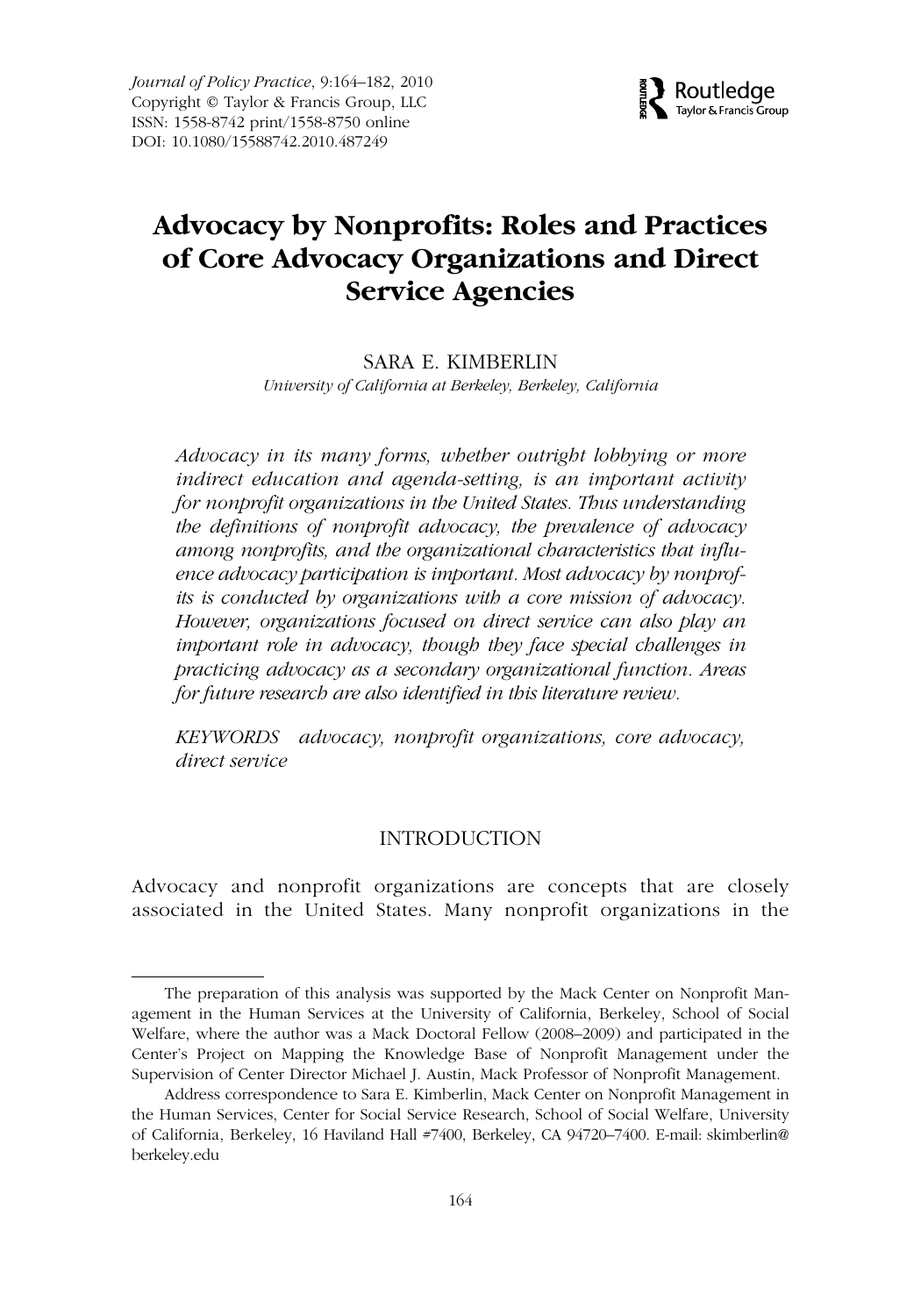$U.S.<sup>1</sup>$  engage in advocacy, whether as a core organizational mission or as a secondary activity supporting a mission of direct service. Given the importance of advocacy as a role for nonprofit organizations, research on this topic is surprisingly limited. Nonetheless, studies of nonprofit advocacy have been conducted through various disciplinary lenses, including political science, sociology, and the interdisciplinary field of nonprofit research (Andrews & Edwards, 2004).

### DEFINING NONPROFIT ADVOCACY

Nonprofit advocacy can be defined in many ways. Many nonprofit organizations that provide human services regularly advocate on behalf of individual clients (e.g., to help an injured worker obtain disability benefits or to secure mental health treatment for a child in foster care). More frequently, however, nonprofit advocacy refers to collective rather than individual advocacy by nonprofit organizations.

One of the most frequently cited definitions of advocacy within the nonprofit field is provided by Jenkins, who states that advocacy is "any attempt to influence the decisions of an institutional elite on behalf of a collective interest" (Jenkins, 1987, p. 297). Others have offered definitions that focus on the conflict inherent in advocacy, suggesting that "advocacy organizations make public interest claims either promoting or resisting social change that, if implemented, would conflict with the social, cultural, political, or economic interests or values of other constituencies and groups" (Andrews & Edwards, 2004, p. 481). Some researchers call for distinguishing self-interested organizational advocacy (e.g., advocacy to protect agency funding contracts) from "progressive advocacy," defined as "advocacy that (1) seeks to address underlying structural and power inequities . . . and (2) applies strategies that meaningfully engage . . . constituents in all aspects of the advocacy process" (Donaldson, 2008, p. 26). Under this definition, "progressive advocacy" seeks to advance the interests of a nonprofit's constituents, rather than the organization's interests, and fully engages constituents in the advocacy process.

When defining nonprofit advocacy, another important issue is the array of organizations included in the term "nonprofit" for the purpose of advocacy research. Some advocacy scholars define the universe of nonprofit organizations as organizations registered as  $501(c)3$  "charitable organizations" with the IRS. Others expand the definition to include organizations registered as taxexempt "social welfare organizations" under IRS Sections 501(c)4-6 (including

<sup>1</sup> Advocacy is also conducted by international nongovernmental organizations (NGOs), and by U.S. based nonprofit organizations working abroad on global issues. These forms of nonprofit advocacy, while important, are not the focus of this analysis.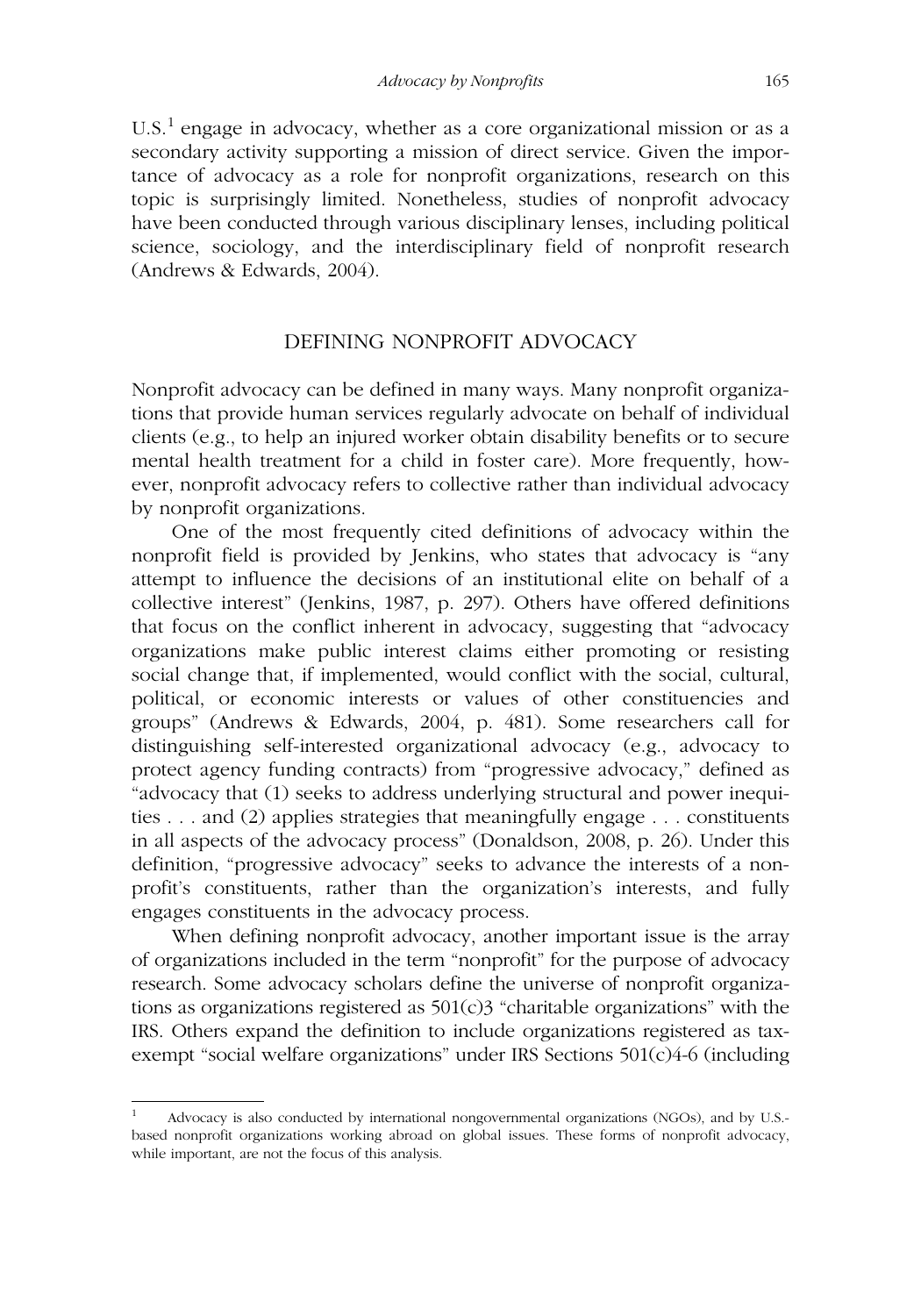lobbying organizations, unions, and professional and trade groups) as well as Section 527 "political organizations" (including PACs and other organizations focused on influencing elections) (Reid, 2006). Several researchers assert that the study of nonprofit advocacy should also include small organizations that are not required to register with the IRS, groups that are not incorporated as formal organizations, and/or organizations with collective structures such as coalitions that include multiple nonprofit organizations (Foley & Edwards, 2001; Andrews & Edwards, 2004; Krehely, 2001).

Definitions of which organizations qualify as "advocacy organizations" also vary. Advocacy organizations can include interest groups, social movement organizations, and traditional direct service nonprofit agencies (Andrews & Edwards, 2004). Some advocacy researchers focus on organizations whose core mission comprises advocacy (e.g., Reid, 2006; Rees, 1998), while others focus on direct service organizations that engage in advocacy as a secondary organizational activity (e.g., Donaldson, 2008; Gibelman & Kraft, 1996). Still others consider advocacy across both types of nonprofit organizations, those that focus primarily on advocacy and those that participate in advocacy as a secondary function (e.g., Salamon, 2002; Bass, Arons, Guinane, & Carter, 2007).

Nonprofit advocacy can also include a wide range of activities. The narrowest definition limits the concept of advocacy to lobbying, or attempting to influence legislation by directly communicating with government officials or urging constituents to contact their elected representatives (Avner, 2002). However, a broader view of advocacy includes more indirect efforts to influence policies such as increasing civic participation, providing opportunities for disempowered constituents to be heard by decision makers, and building social capital (Boris & Mosher-Williams, 1998), as well as public education, research on community needs, and monitoring policy implementation (Reid, 2000). Furthermore, advocacy activities can be targeted at legislatures, political campaigns, businesses, judges, or the general public (McCarthy & Castelli, 2002).

### THE ADVOCACY ROLE FOR NONPROFIT ORGANIZATIONS

Many political theorists have argued that advocacy is one of the most important roles played by nonprofit organizations in a democracy. By representing the viewpoints of minorities and disempowered groups, and by critically monitoring and pushing for changes in public policies, nonprofit organizations serve as vital intermediary institutions that help maintain the quality of a democratic government and its responsiveness to the needs of all its constituents (Salamon, 2002; Boris & Krehely, 2002). Thus advocacy has been described as "the quintessential function of the voluntary sector" and "a unique organizational competence of the voluntary agency" (Kramer, 1981, quoted in Salamon, 2002, p. 1).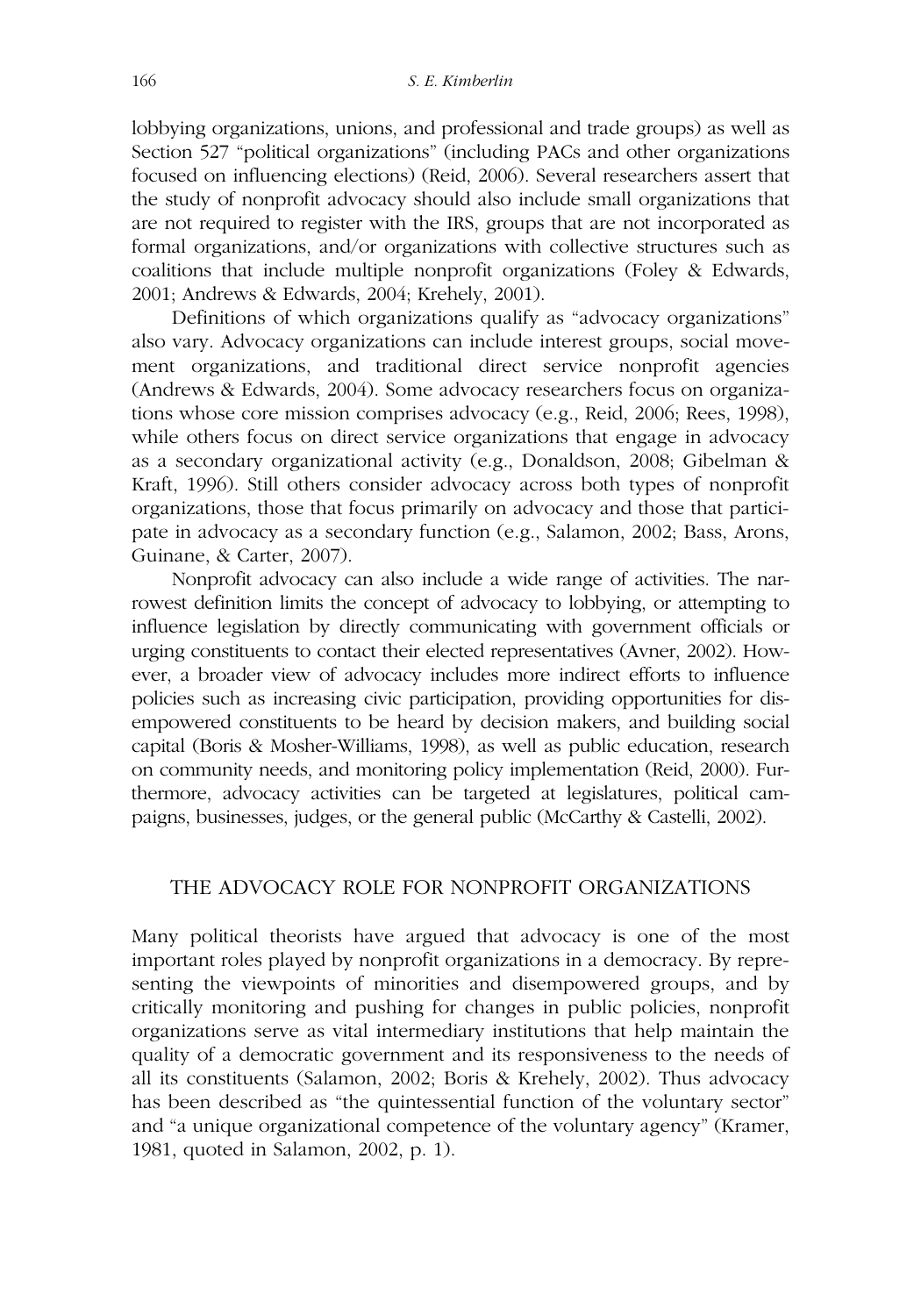Much nonprofit advocacy is conducted by core advocacy organizations, but there is also an important advocacy role for direct service organizations, particularly human services nonprofits. Human service agencies often serve populations that receive public social services such as affordable housing, welfare, subsidized health and mental health care, and disability income. Thus the constituents of human service organizations are disproportionately reliant on and affected by the design, funding, and implementation of public policies. Furthermore, nonprofit human service organizations frequently possess both a large base of direct service recipients as well as access to policymakers through relationships between executive staff or board members and government administrators or elected officials. As a result, direct service organizations are often in a unique position to make connections between policymakers and the constituents who are affected by policies but frequently lack direct channels to make their interests heard (Donaldson, 2008). Advocacy by direct service organizations may fill a particularly important role in providing a voice for marginalized groups, because most core advocacy organizations do not represent the interests of poor and disenfranchised individuals, but rather those of middle-class and more privileged groups (Berry, 2001). In addition, from the perspective of organizational self-interest, both devolution and chronic reductions in public funding for social services increase the importance of advocacy by nonprofit service organizations to ensure their financial survival (Gibelman & Kraft, 1996).

Various professional codes and standards reflect the importance of advocacy as a nonprofit role. For example, the voluntary standards of the Council on Accreditation of Services for Families and Children (COA) specify that agencies should have procedures in place to gather information about and advocate for client and community needs (Gibelman & Kraft, 1996). Many nonprofit organizations are staffed by social workers, and the professional code of ethics for the National Association of Social Workers (NASW) also includes a mandate to engage in advocacy (Donaldson, 2008).

Within the context of constitutional law, advocacy can be described as a protected First Amendment right for nonprofit organizations (Reid, 2006). However, this type of institutional speech has been awarded less protection than might be expected (Tushnet, 2003). In fact, over the past few decades there have been several attempts at the federal level to substantially restrict nonprofit participation in advocacy, particularly targeting nonprofit organizations that receive public funding. Proponents of such limitations have argued that advocacy by publicly-funded nonprofit organizations constitutes an improper public subsidy of partisan political agendas (Reid, 2006).

The most prominent attempt to restrict nonprofit advocacy activities was the Istook Amendment, first introduced in the House of Representatives in 1995 by Representative Ernest Istook (R-OK) and fellow conservatives as a rider to an appropriations bill. The amendment would have expanded the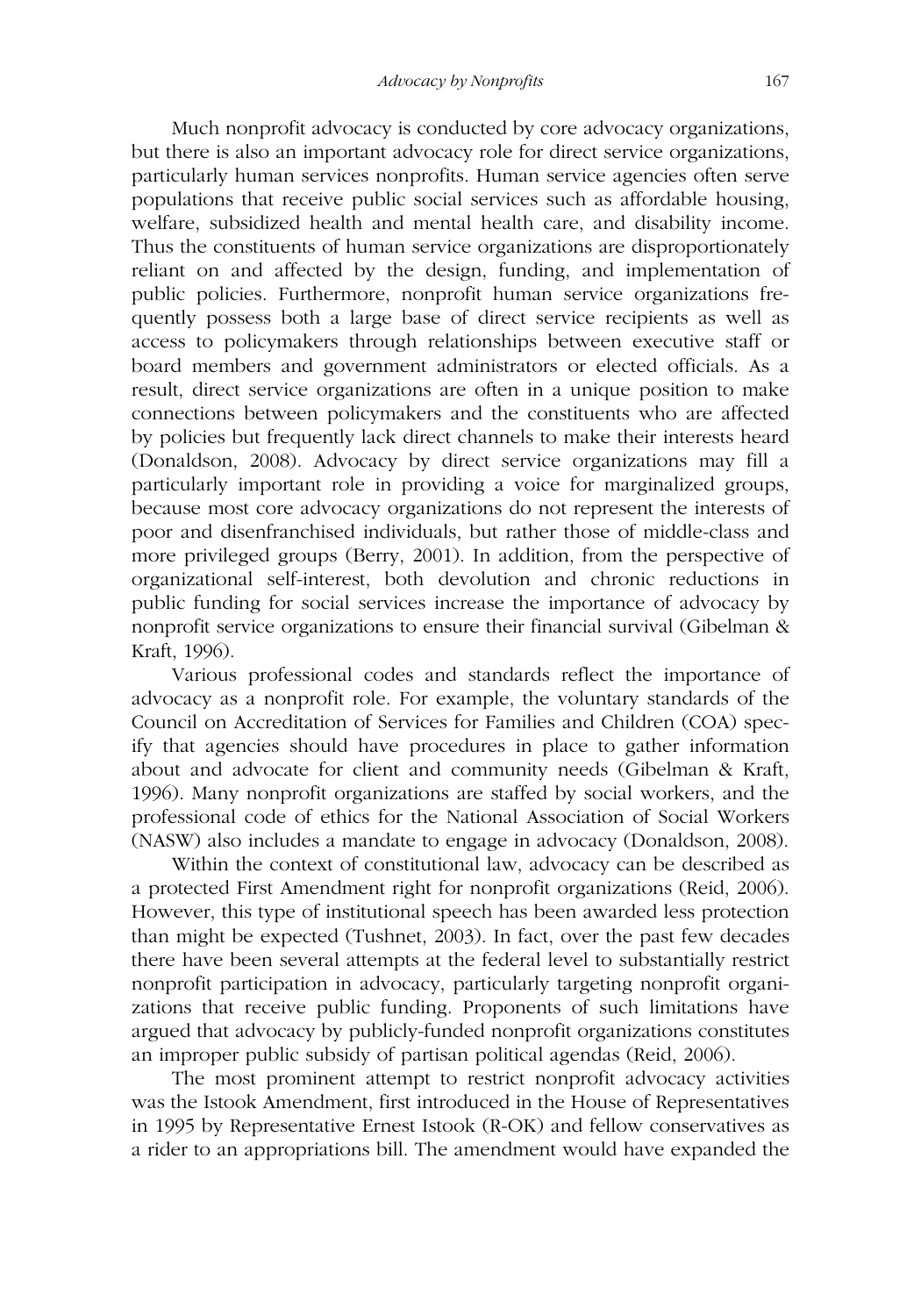existing prohib[ition on using federal funds for lobbying to prohibit the use of federal funds for any "political advocacy" activities, broadly defined. More important, the amendment would have prohibited nonprofit organizations from receiving federal funds if they spent 5% or more of their *private* funding on "political advocacy" activities, or if they associated with other nonprofit organizations that dedicated 15% or more of their funds to advocacy (Bass et al., 2007). The Istook Amendment was ultimately defeated, after intensive lobbying by nonprofit organizations throughout the United States. However, its introduction and the significant support it received reflect the ongoing ambivalence in the U.S. policy arena about the proper role of nonprofit organizations in advocacy. Existing restrictions on the permitted lobbying and electioneering activities of various types of taxexempt organizations similarly reflect this ongoing tension between the view of nonprofit advocacy as a constitutional right related to social justice versus advocacy as an unacceptable use of public funds for partisan action.

### PREVALENCE OF NONPROFIT ADVOCACY

A number of researchers have attempted to determine what proportion of nonprofit organizations participate in advocacy and to what extent. However, certain challenges arise in measuring the scope of advocacy among nonprofit agencies, particularly because of the differing definitions of "nonprofit advocacy." For example, most research on the prevalence of advocacy has examined advocacy in the broad population of nonprofit organizations, without distinguishing between advocacy by direct service organizations and advocacy by organizations whose primary mission is advocacy. Also, little research on nonprofit advocacy has distinguished between advocacy focused on organizational self-interest versus "progressive advocacy" that emphasizes constituent interests and addresses underlying inequities (Donaldson, 2008).

Advocacy may be a nonprofit organization's primary mission, but advocacy activities are also conducted by nonprofit organizations with nonadvocacy missions, including direct service organizations. However, most widely-used classification systems for nonprofit organizations, including the National Taxonomy of Exempt Entities (NTEE) and the North American Industry Classification System (NAICS) categorize nonprofits on the basis of primary mission rather than activities (Boris & Mosher-Williams, 1998), making it particularly challenging to track advocacy by organizations whose core missions and primary purposes are not advocacy. Some information about primary, secondary, and tertiary organizational activities related to advocacy is self-reported by organizations applying to the IRS for taxexempt status (Boris & Mosher-Williams, 1998), but the codes do not represent all advocacy activities conducted by organizations. Furthermore such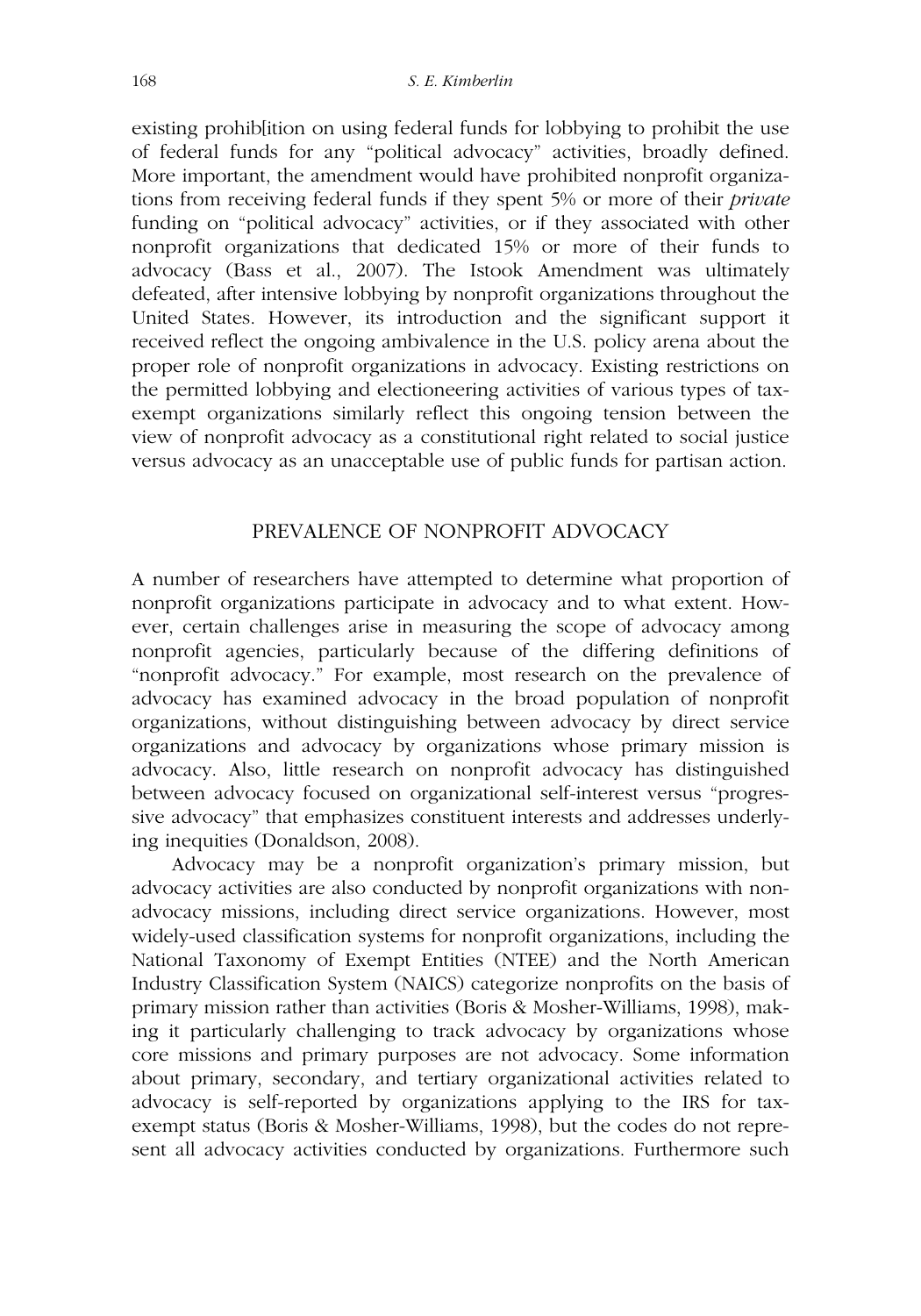data reflects only organizational activities at the time of initial application for tax-exempt status, whereas many organizations launch new activities, such as advocacy, and shift their mix of activities as they mature over time (McCarthy & Castelli, 2002).

Moreover, many forms of advocacy are not tracked in widely available data about nonprofit organizations. For example, an organization might conduct any one or a combination of the following advocacy activities: "public education and influencing public opinion; research for interpreting problems and suggesting preferred solutions; constituent action and public mobilizations; agenda setting and policy design; lobbying; policy implementation, monitoring, and feedback; and election-related activity" (Reid, 2000, p. 1). Of these, only lobbying is reported on the IRS Form 990 that all nonprofits with revenues over \$25,000 are required to file annually. Even this limited data about advocacy is not available for small organizations with revenues under \$25,000, which are not currently required to file the IRS Form 990, nor for many coalitions and other groups without formal organizational status (Boris & Mosher-Williams, 1998; Krehely, 2001). As a result, most research emphasizes large organizations at the expense of smaller and more informal groups (Foley & Edwards, 2001). Some researchers have attempted to address these limitations in national nonprofit datasets by using state data and/or community surveys to capture a broader population of nonprofit organizations and organizational activities (e.g., Salamon, 2002; Chaves, Stephens, & Galaskiewicz, 2004; Child & Gronberg, 2007; Bass et al., 2007).

Given the limitations of the available data on nonprofit advocacy, it is difficult to definitively ascertain the extent of advocacy by nonprofit organizations. In fact, research findings on the prevalence of advocacy are mixed. Research using national administrative datasets has generally found that only a small proportion of nonprofit organizations participate in advocacy, and those that do usually participate infrequently and dedicate limited resources to advocacy activities. For example, in 1998, only 1.5% of public charities filing the IRS Form 990 reported lobbying expenditures (Boris & Krehely, 2002), and these organizations spent only 1.2% of their total revenues on lobbying (Krehely, 2001). Lobbying was also geographically concentrated in organizations based in a small number of states, including Washington, DC, Virginia, Maryland, New York, Massachusetts, Illinois, California, and Washington State (Krehely, 2001). The percentage of charitable organizations reporting lobbying expenses has remained fairly constant over the past several years. In 2002, only 1.9% of organizations filing the Form 990 reported any lobbying expenses, and 99% of these spent less than 15% of their total expenditures on lobbying, thus not even approaching the permissible maximum expenditure limits (Reid, 2006).

Since these figures reflect only lobbying activities conducted by organizations filing the IRS Form 990, they do not capture the full spectrum of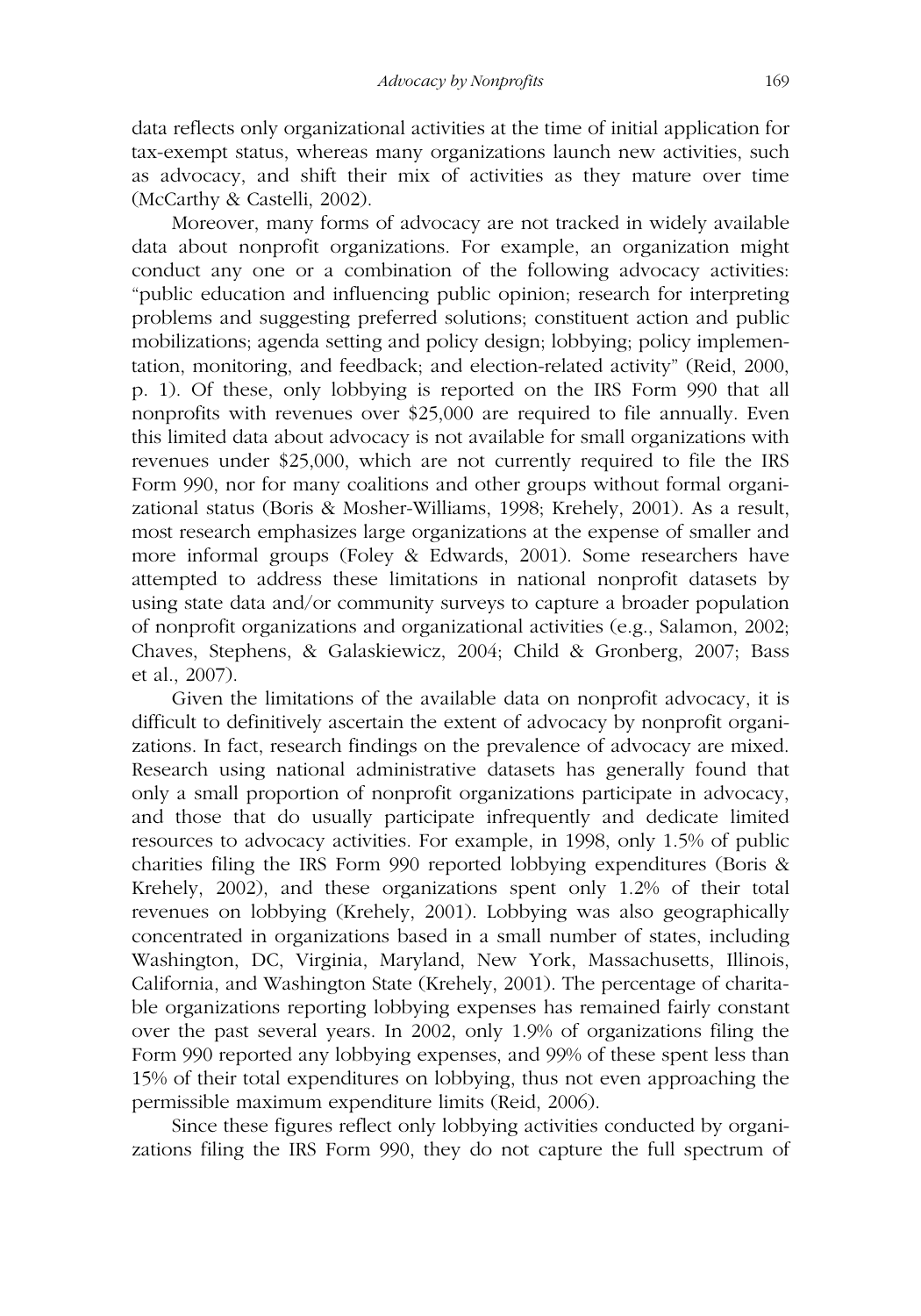nonprofit organizations and advocacy activities. Thus survey data presents a valuable alternative perspective on nonprofit advocacy.

Some survey data shows relatively broad participation in advocacy by nonprofit organizations. In one national citizen political participation survey, individuals reported that more than 60% of the organizations with which they were affiliated had taken a stand on political issues, and almost a third of individuals had been encouraged by an organization to vote or act politically (Verba et al., 1995, as cited in McCarthy & Castelli, 2002). Similarly, a national survey of 1,728 nonprofit organizations conducted in 2000 (Bass et al., 2007) found that most organizations had participated in some type of advocacy, and that nonprofit executive directors felt strongly that advocacy was a critical component of achieving mission-based goals. Nonetheless, a substantial minority of organizations had not participated significantly in advocacy activities:

- 37% had never or only rarely encouraged members to contact policymakers
- 31% had never or only rarely lobbied for or against a proposed bill or policy
- 23% had never or only rarely testified at legislative or administrative hearings

Other survey findings have shown much less participation in advocacy by nonprofit organizations. A survey of 3,400 public benefit organizations in 16 regions throughout the United States in the early 1980s found that only 16% of organizations had spent any funds on advocacy activities, and that half of the agencies reporting advocacy expenses spent less than 10% of agency operating funds on advocacy (Salamon, 2002). Similarly, a study based on a large survey of nonprofit organizations in Indiana found that most were ambivalent about advocacy, with only 27% meeting a broad definition of substantial participation in advocacy (Child & Gronberg, 2007).

### ORGANIZATIONAL CHARACTERISTICS THAT INFLUENCE PARTICIPATION IN ADVOCACY

Some researchers have studied organizational characteristics associated with greater or lesser participation in advocacy by nonprofit organizations and have proposed several theories to predict differing levels of advocacy participation. The first of these theories addresses the relationship between nonprofit organizations and government:

• *Resource dependency*: According to this theory, nonprofit organizations receiving revenues from the government face two types of pressure that may influence participation in advocacy. First, they may become reluctant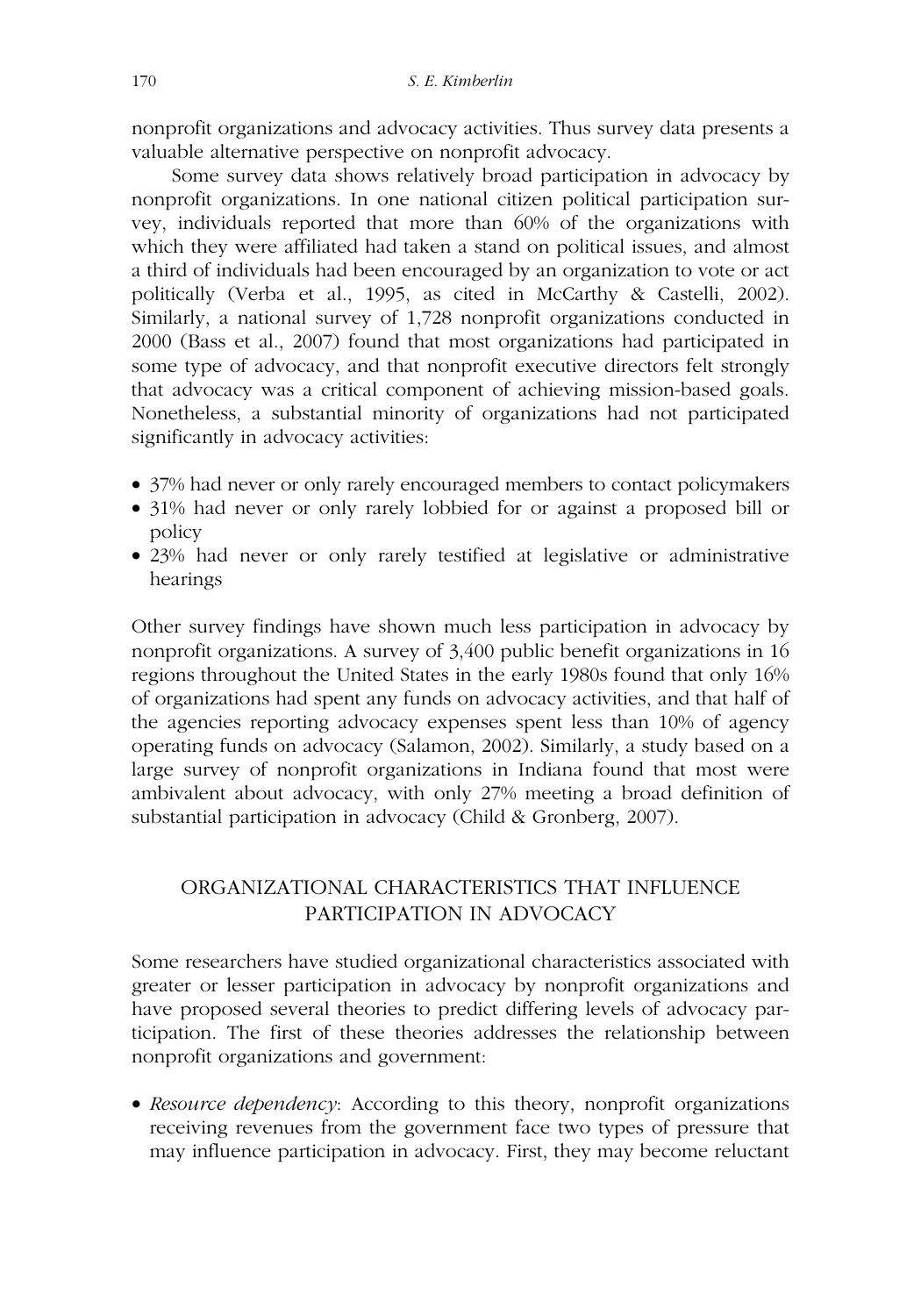to "bite the hand that feeds them" by taking controversial positions opposed by the government agencies on which they rely for funding. Second, government funding often requires increased organizational activities related to accounting and data management, thus diverting resources from other activities such as advocacy. A related factor is the complex legal restrictions on advocacy activities, as publicly-funded organizations are restricted in terms of how much and which funds can be used for lobbying and other advocacy activities. Furthermore many nonprofit organizations find the legal restrictions confusing and unclear, and may avoid advocacy activities for fear of violating legal mandates that could compromise their funding or tax-exempt status. Thus nonprofit organizations with larger proportions of government funding may be *less* likely to participate in advocacy (Chaves et al., 2004; Child & Gronberg, 2007).

- *Perceived conflict between nonprofit organizations and the state*: This theory posits that the government perceives nonprofit organizations as competitors, and seeks to suppress their advocacy in order to maintain government's dominant societal position. According to this theory, nonprofits receiving more government funding should demonstrate *less* participation in advocacy (Salamon, 2002).
- *Perceived partnership between nonprofit organizations and the state*: In contrast to the theory of conflict, the theory of partnership proposes that nonprofits and government have a complementary and cooperative relationship, dominated by the drive to work together to bolster support for policies and secure resources (Salamon, 2002). On the one hand, nonprofits dependent on government funding have an incentive to advocate to preserve and increase their government funding. Furthermore, as government increasingly contracts with nonprofits to provide essential social services, government becomes dependent on nonprofit organizations, creating an incentive for government to be receptive to advocacy and help organizations secure ongoing support, an alternative form of resource dependency (Chaves et al., 2004). According to the partnership theory, then, nonprofits receiving more government funding should show *more* participation in advocacy.

Several studies have tested the ability of these theories to predict the advocacy participation of nonprofits that have relationships with government. A study by Salamon (2002), based on a survey of 3,400 organizations throughout the United States, provided support for the perception of partnership over the perception of conflict as well as for resource dependency of government toward nonprofits. Organizations receiving more government funding were more likely to participate in advocacy (as were organizations receiving more private support).

Another study by Chaves et al. (2004) that examined the influence of government funding on nonprofit advocacy had similar findings. Analyzing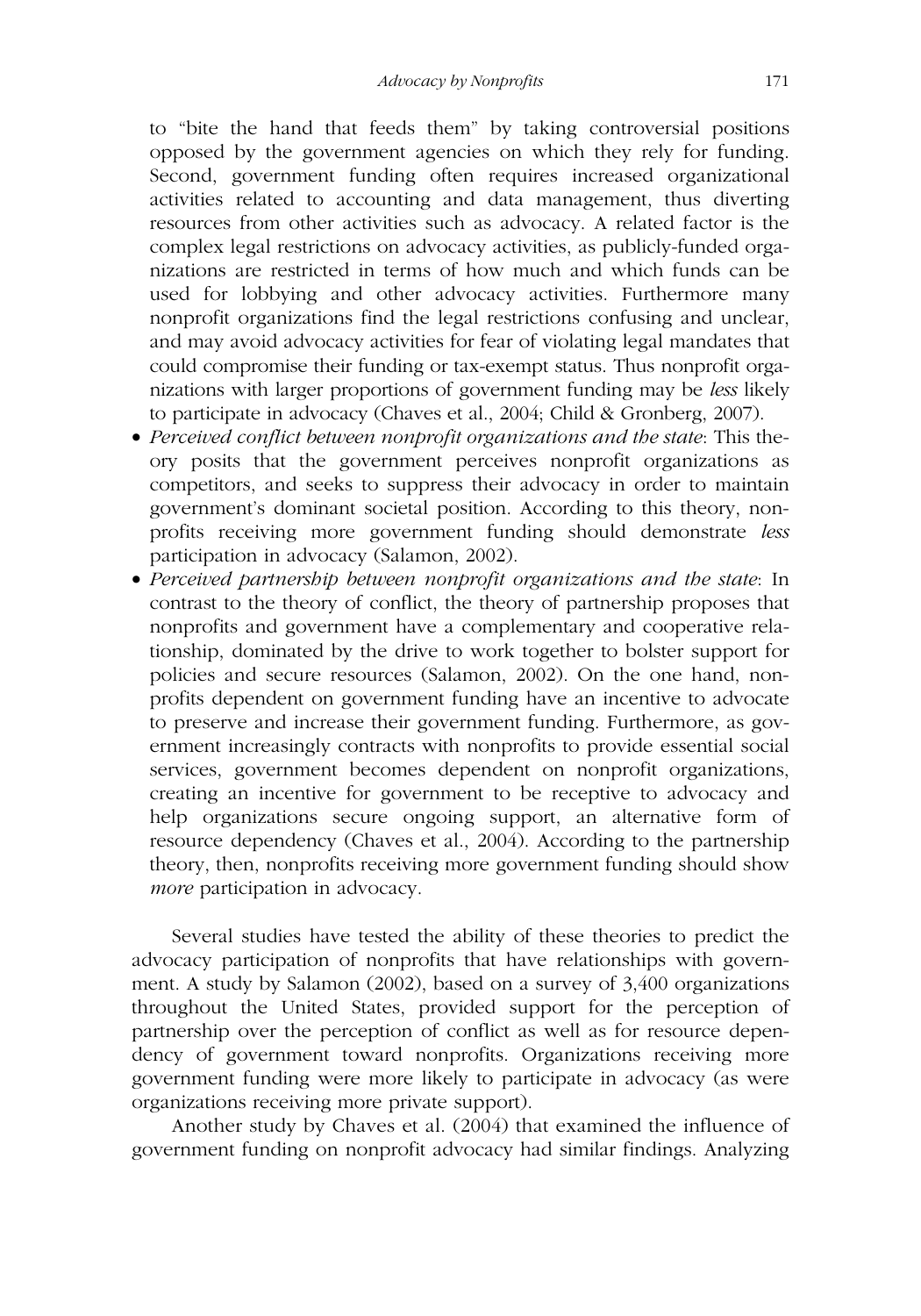both a national sample of religious congregations and a longitudinal sample of nonprofit organizations in Minneapolis-St. Paul, researchers found that increased government funding had a neutral or positive association with advocacy activity. These results similarly provide support for the partnership and resource dependency of government toward nonprofits theories.

Finally, Child and Gronberg (2007), in a study of Indiana nonprofits, found that there was no relationship between receipt of government funding and participation in advocacy. However, organizations receiving more than half of their funding from the government were more likely to conduct advocacy as a secondary rather than core agency activity. This finding may reflect the general funding structure of different types of nonprofit organizations, as agencies receiving a majority of funds from the government may be more likely to be direct service agencies, which typically participate in advocacy as a secondary agency function.

Another set of theories about nonprofit characteristics that might influence advocacy relate to organizational size and maturity:

- *Bureaucratization of nonprofit organizations*: This theory suggests that as nonprofit organizations become larger and more professionalized, their organizational self-interest in maintaining status and growing will tend to outweigh their interest in directly promoting constituent well-being. Thus larger and more established organizations would tend to show *less* participation in progressive advocacy (Salamon, 2002).
- *Resource mobilization theory*: This line of argument recognizes that an organization requires personnel, financial, and other resources (such as access to technology) in order to build the infrastructure and carry out the activities required to sustain advocacy as an agency activity. As a result, larger and more established organizations, which have greater resources and stronger infrastructure, should show *more* participation in advocacy (Salamon, 2002; Child & Gronberg, 2007).

A few studies have tested these theories as predictors of nonprofit participation in advocacy. In the study by Salamon (2002), both large and small, grassroots and professionalized organizations participated in advocacy at similar levels. These results suggest that growth and professionalization do not greatly inhibit advocacy, but rather increased organizational resources may promote participation in advocacy, providing support for resource mobilization theory. Another study of a large sample of Indiana nonprofits (Child & Gronberg, 2007) also found that larger organizations and those with greater access to technology resources were more likely to participate in advocacy, providing further support for resource mobilization theory.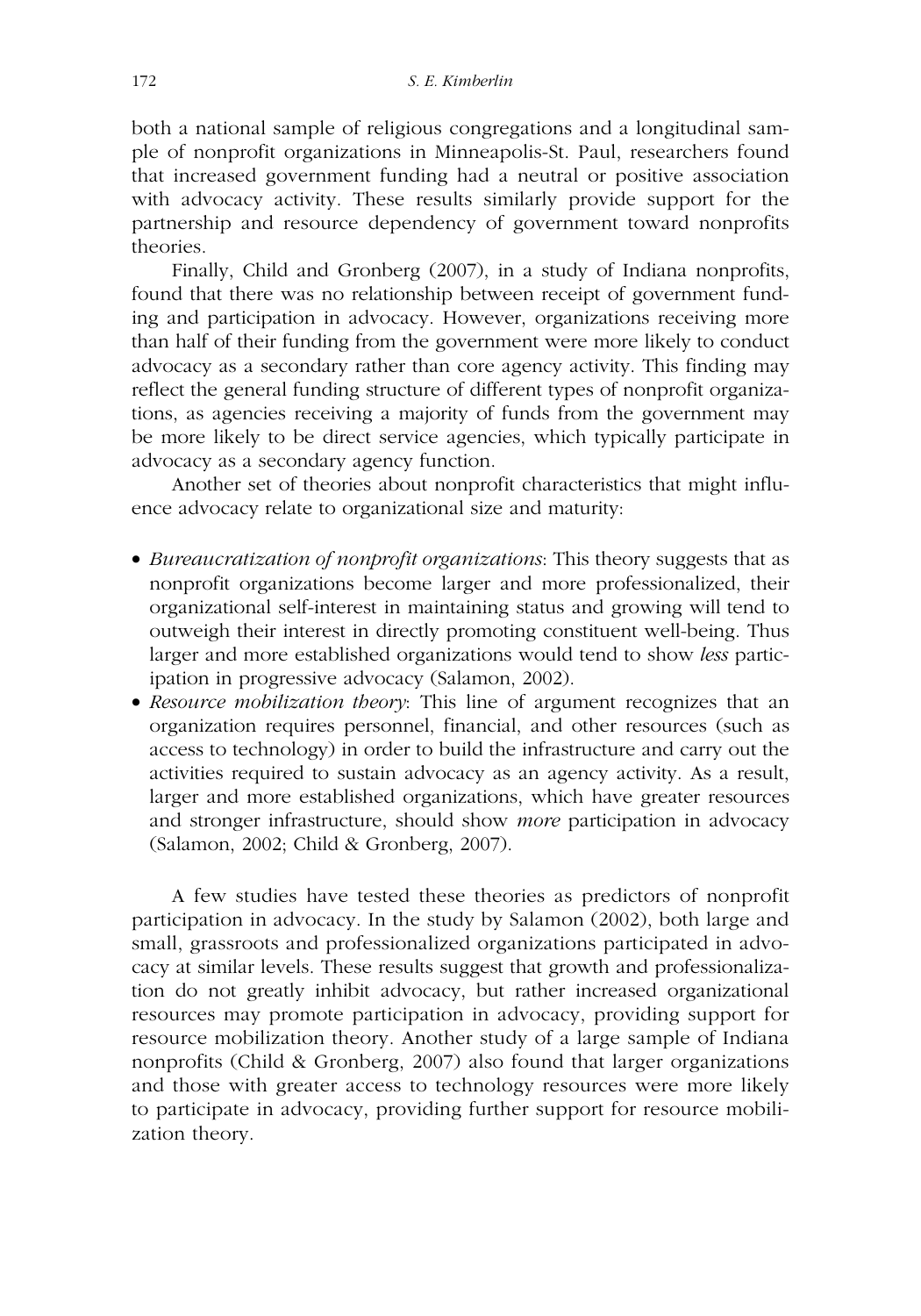### CORE ADVOCACY NONPROFIT ORGANIZATIONS

Most advocacy by nonprofit organizations is conducted by organizations whose core mission is advocacy. Many large national nonprofit advocacy organizations conduct highly visible lobbying and other advocacy activities, and are perceived to be highly effective in impacting policy and public opinion (Boris & Krehely, 2002; Rees, 1998; 2001).

In terms of organizational structure, many core advocacy organizations have multiple affiliates with different legal statuses in order to provide flexibility in carrying out policy advocacy and electoral activity within the restrictions laid out by IRS regulations. For example, IRS rules permit nonprofit organizations registered as  $501(c)3$  "charitable organizations" to receive tax-deductible contributions, but prohibit their participation in partisan election activity and limit their lobbying activities to no more than approximately 20% of organizational expenditures. In contrast, tax-exempt organizations registered as  $501(c)4$  "social welfare organizations" are not eligible for tax-deductible contributions, but have greater leeway in advocacy activities, with unlimited lobbying expenditures allowed and partisan electoral communication allowed with members (but not with the general public). Rules are similar for  $501(c)5$  unions and  $501(c)6$  professional and trade organizations. Finally, organizations registered with the IRS as "political organizations" under Section 527, including political action committees (PACs), are permitted broad participation in partisan election activities; in fact, electioneering must be the primary activity for these organizations, and lobbying and issue advocacy activities are not tax-exempt for such organizations. Section 527 organizations are required to publicly disclose their donors and expenditures. To accommodate these complex regulations, a common configuration for a core advocacy nonprofit organization is a  $501(c)3$  charity affiliated with a 501(c)4 lobbying organization and connected to a 527 PAC. The affiliated organizations must have separate management of day-to-day operations, but are permitted to collaborate on strategies, have overlapping board members, and coordinate the management of financial and other resources. Having multiple affiliates with different legal statuses enables core advocacy organizations to legally and efficiently participate in the full range of advocacy activities while benefiting from tax exemption (Reid, 2006).

While legal, efficient, and creative, these complicated organizational structures are criticized for lacking transparency. Regulators and the public cannot easily view the web of individual donors and flow of financial resources to and among the affiliates of a core advocacy organization comprised of multiple entities with different IRS statuses (Reid, 2006; Herrnson, 2000). Moreover, the complexity of such legal arrangements raises other questions, in terms of effectiveness in achieving organizational mission as well as the fairness of requiring such structures for nonprofit advocacy organizations, as noted by Boris and Krehely (2002):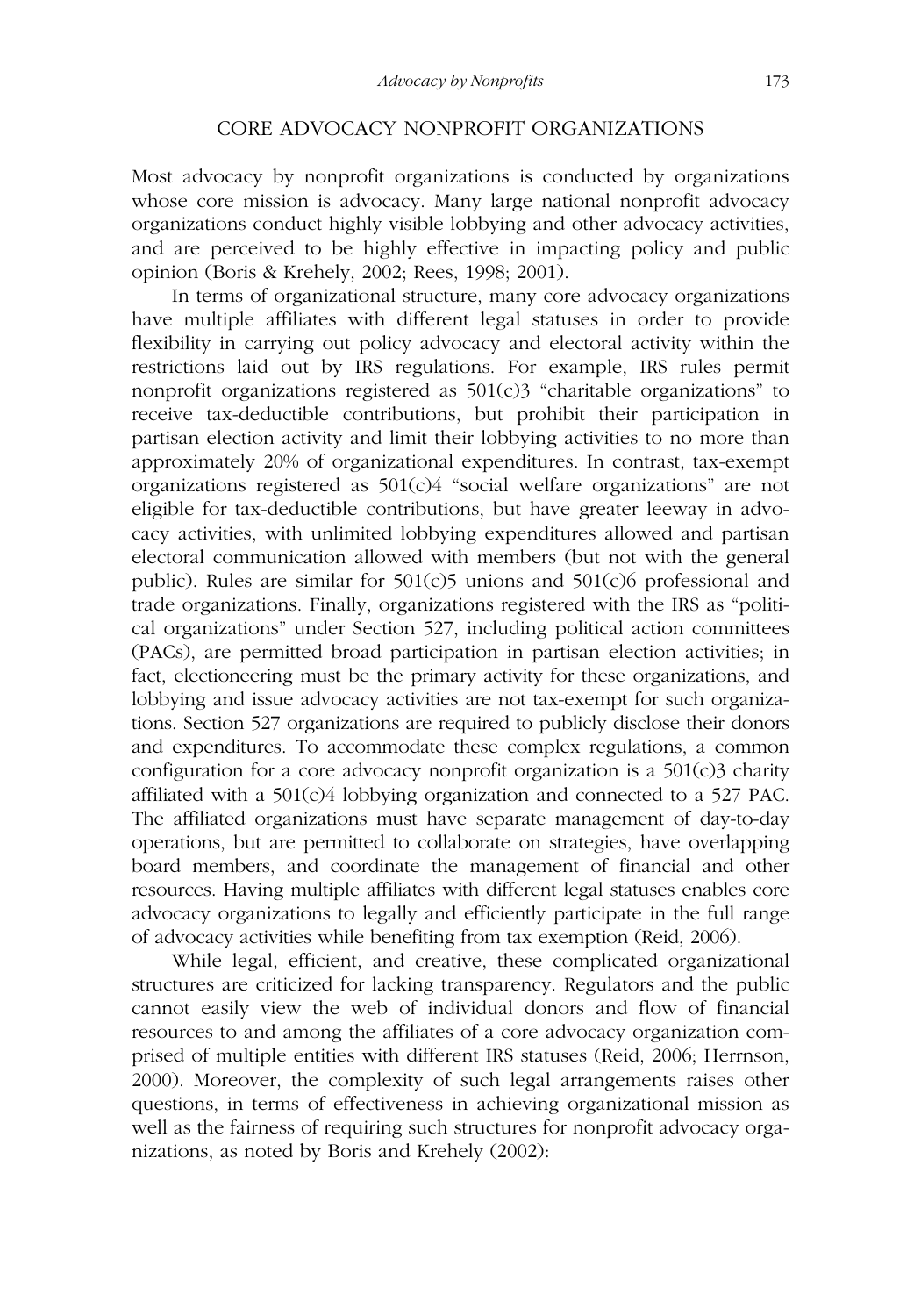Is the separation of advocacy functions into affiliated organizations cost-effective? Does it lead to better representation of the public interest? Do business and industry groups also have to develop complicated organizational structures to advocate and lobby to achieve their missions? (p. 324)

Further research into these complex organizational structures is needed to clarify their costs and benefits.

Funding is another important organizational challenge for core advocacy nonprofits. Government funding for such organizations is typically limited. While private foundations are more likely to fund the activities of core advocacy nonprofit organizations, such grants comprise less than 2% of all foundation outlays (Jenkins, 2001). Philanthropic funding for core advocacy organizations has also been criticized for being too rigidly structured by program area, resulting in "policy silos" that limit the ability of core advocacy organizations to develop broader policy reform initiatives that cross multiple policy areas (Bothwell, 2001). Nonetheless, private foundation support for core advocacy organizations is an important source of funding and has had a significant impact on political advocacy (Jenkins, 2001). Awards from litigation, specifically lawsuits asserting illegal diversion of financial resources and obstruction of organizational missions, are another emerging source of funding for some core advocacy nonprofits (Cheever & deLeon, 2001).

In terms of strategies employed by core advocacy nonprofits, such organizations are active in a variety of stages in the policymaking process. Saidel (2001) describes the impact of advocacy organizations in three overlapping phases of political engagement: (1) activation of individuals to consider participating in political action; (2) mobilization of coordinated individuals and resources; and (3) political participation, or translating activation and mobilization into action in the political arena. Andrews and Edwards (2004) provide an alternative framework that describes advocacy efforts as targeted at five different policy-making components:

- 1. agenda setting (establishing the issues considered for policy development or change);
- 2. gaining access to decision-making arenas;
- 3. achieving favorable policies (the most commonly recognized advocacy goal);
- 4. monitoring and shaping implementation of policies; and
- 5. shifting the long-term priorities of political institutions to reflect the longterm goals and perspectives held by advocacy organizations.

Several researchers have analyzed the activities of core advocacy organizations to identify effective practices in achieving advocacy goals.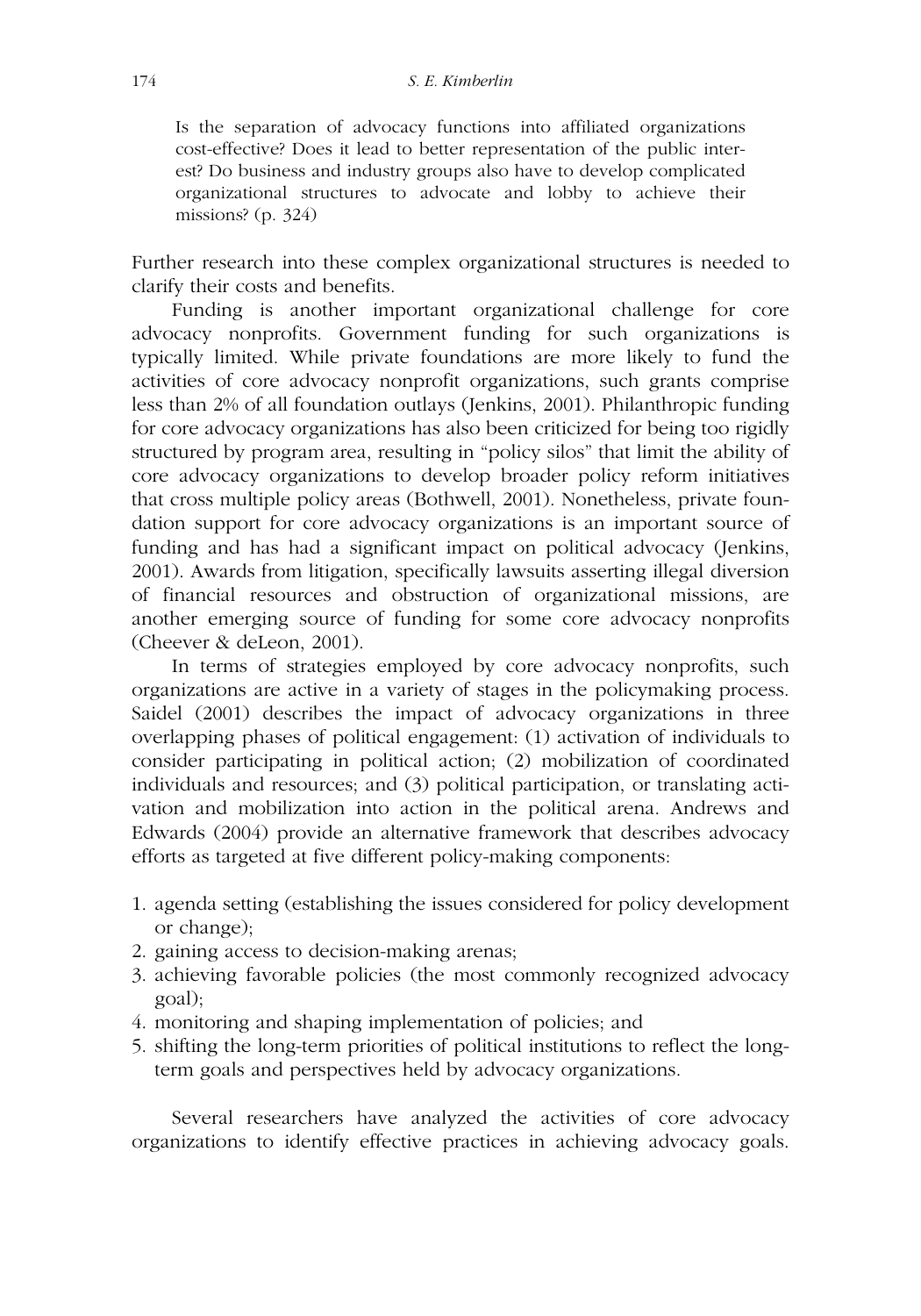One study of twelve national organizations that were recognized as highly effective by policy makers identified several common organizational strategies and characteristics. These organizations built personal relationships with individual policy makers and their staff members, and engaged in ongoing efforts to connect policymakers directly to the advocacy organization's grassroots constituents. In addition, these organizations employed their policy expertise strategically, often distributing concise explanations of legislative proposals. They framed the pros and cons of such proposals in terms of:

- 1. economic costs or benefits,
- 2. resulting equity among different groups of political constituents,
- 3. related public opinion and legal precedent, and
- 4. impact on program quality and effectiveness.

Finally, these effective advocacy organizations maintained a strong focus on a small number of core issues (Rees, 1998; 2001). A slightly different set of best practices was identified by Berry (2001), namely long-term commitment to work on chosen issues, acquisition of solid policy expertise, and allocation of resources to staff development and other organizational investments that enhance the effectiveness of advocacy activities. A study of established state-level core advocacy organizations resulted in yet another set of practice recommendations that partially parallel the findings above. Organizations seeking to implement effective advocacy should:

- Use groups rather than individuals and focus on the high-level issue in order to attract participants;
- Focus on insider tactics by building relationships with individual legislators and agency officials;
- Be proactive about approaching decisionmakers and building coalitions, and
- Set realistic goals. (Hoefer, 2000, pp. 90–91)

Other researchers have examined the practices of core advocacy organizations in specific fields, including children's issues (Gormley & Cymrot, 2006), youth services (Scott, Deschenes, Hopkins, Newman, & McLaughlin, 2006), and poverty (Imig, 1992).

## SERVICE-ORIENTED NONPROFITS: ADVOCACY AS A SECONDARY FUNCTION

While advocacy by core advocacy nonprofit organizations is highly visible and often recognized as effective (Berry, 2001; Boris & Krehely, 2002), there is also an important advocacy role for nonprofit direct service organizations that conduct advocacy as a secondary organizational activity (Donaldson,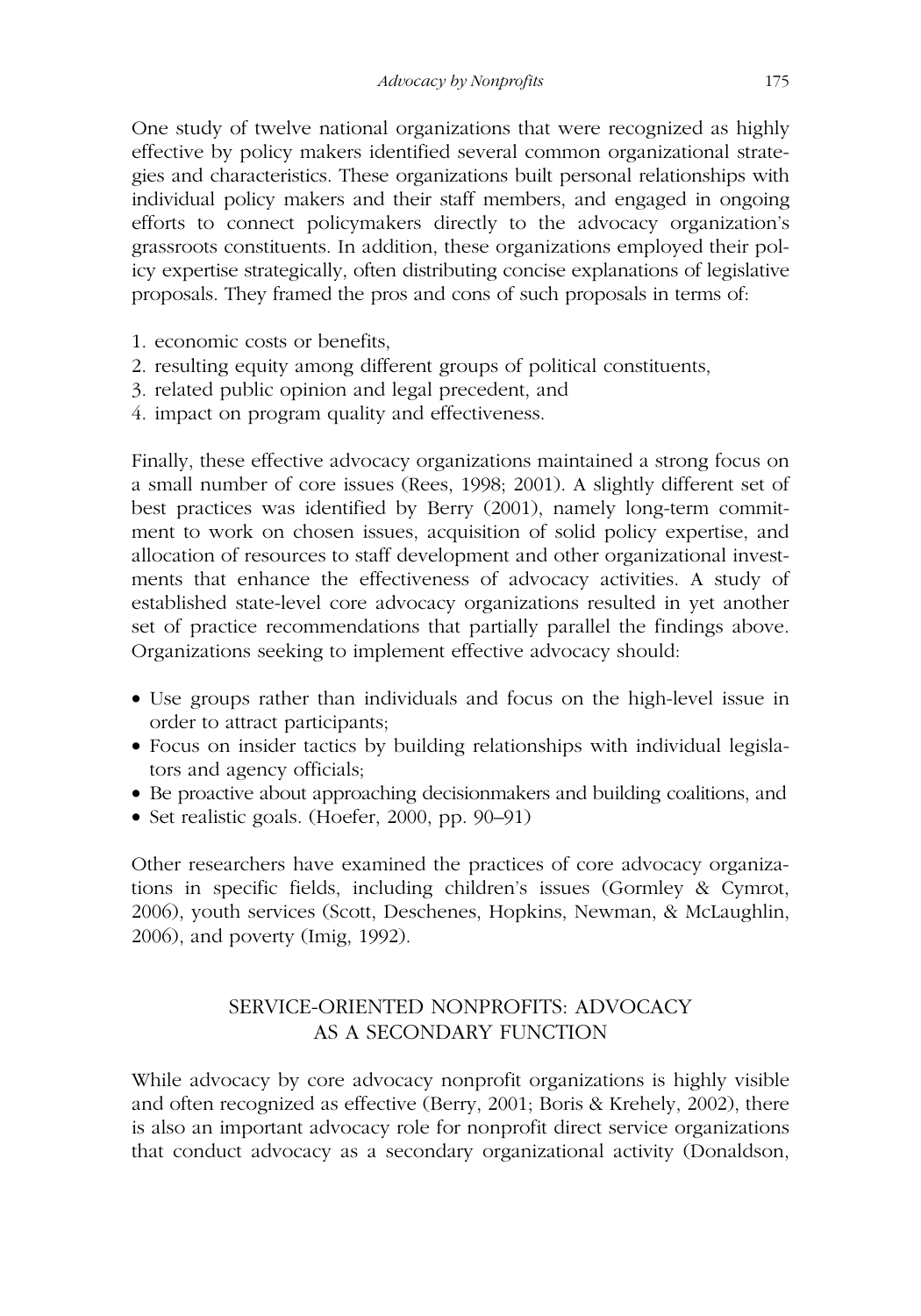2008; Berry, 2001; Gibelman & Kraft, 1996). Despite the important and unique role such organizations can play in advocacy, they appear to participate in advocacy at relatively low levels. Human service organizations comprised 34% of the 501(c)3 nonprofit organizations with annual expenditures of \$25,000 or more (and thus required to file Form 990 with the IRS) in 1998, but they represented only 12% of the total lobbying dollars reported that year (Boris & Krehely, 2002). This low level of advocacy activity could be due to the challenges faced by nonprofit direct service organizations when implementing an advocacy agenda.

Direct services nonprofit organizations must consider several logistical questions when structuring their advocacy practice. For example, should the organization hire dedicated advocacy staff, thus allowing advocacy staff to fully focus on advocacy activities? Or should the responsibility for advocacy be dispersed among program staff, based on their direct contact with constituents and in-depth knowledge of community needs and issues? Should the organization conduct advocacy related to its core mission only (e.g., a homeless shelter advocating on homelessness policy)? Or should the organization pursue a broader social justice agenda (e.g., a homeless shelter advocating on living wage employment as a broad issue that affects their homeless constituents)? What level of involvement in advocacy should be undertaken by staff versus board members versus constituents? Should the organization hire professional lobbyists or advocates? How should technology be incorporated into advocacy efforts? What level of financial resources should be dedicated to advocacy activities? (BANNHSA, 2008; Gibelman & Kraft, 1996)

Donaldson (2008) recommends the following practices for nonprofit human services agencies that seek to include progressive advocacy as part of their organizational agenda:

- *Reflect on the social and policy context of services* in order to motivate advocacy and develop the direction of advocacy efforts.
- *Leverage the knowledge of constituents* who are the experts on the realworld problems and consequences of public policies that need to be created or changed.
- *Leverage knowledge of program staff* who are knowledgeable about the issues and can articulate the experience of constituents collectively and over time.
- *Work in coalitions* to become oriented to advocacy and to gain political cover for positions that are unpopular with agency funders and supporters.
- *Maintain focus on an area of expertise* in order to generate the greatest impact.
- *Dedicate full-time staff* to ensure that advocacy activities are given high priority and not set aside by staff who are busy with competing responsibilities.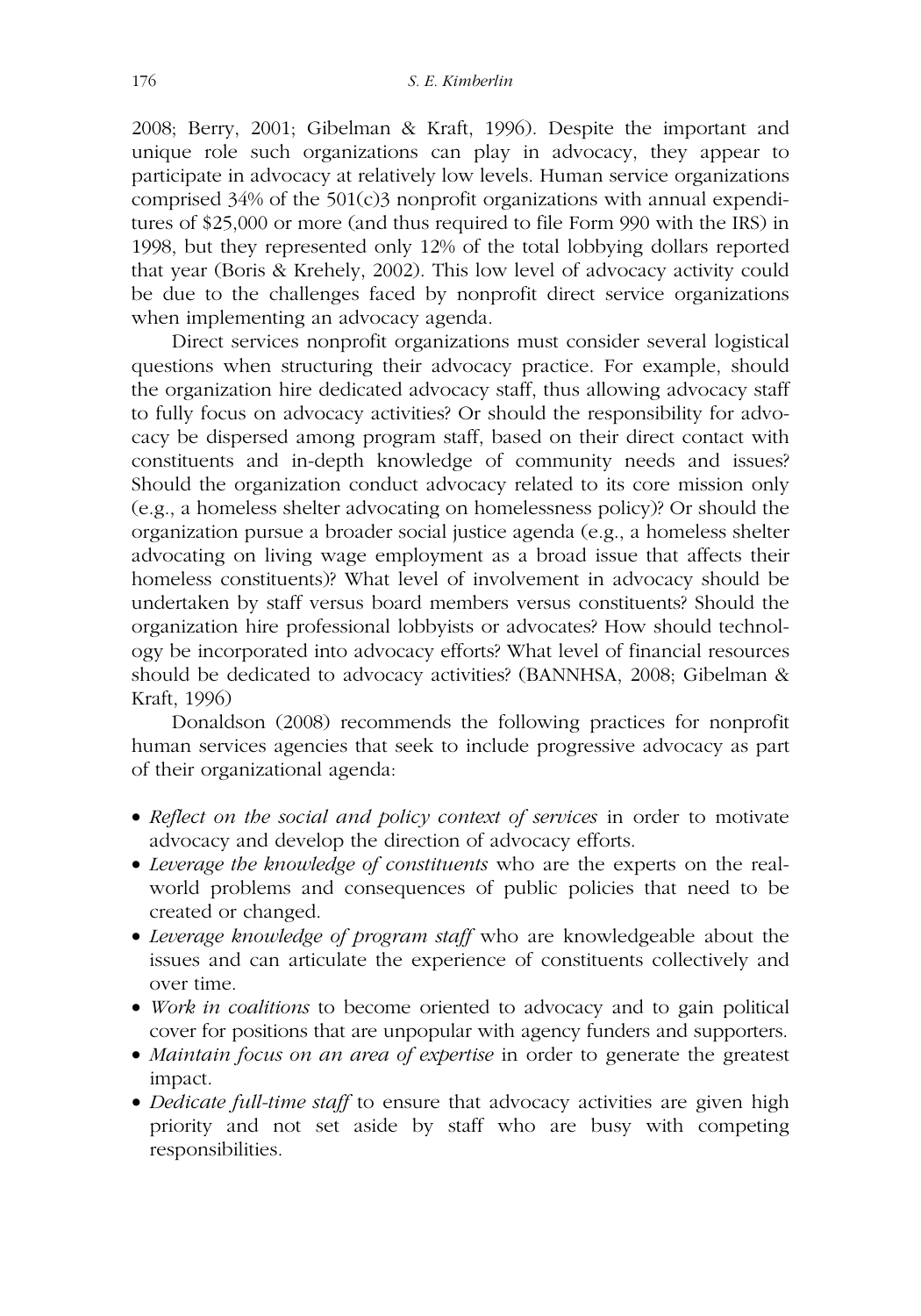- *Diversify funding* in case controversial advocacy activities result in reduced funding from any single source.
- *Ensure full support by organizational leadership* from both staff and board leadership to commit financial and personnel resources.

Together, these practices are designed to help a human services organization successfully implement effective advocacy that can be sustained over the long term.

A variety of practical and philosophical barriers exist to implementing effective and sustained advocacy activities in a direct services nonprofit (Donaldson, 2008; Gibelman & Kraft, 1996). Philosophical barriers relate to the reluctance of some service-oriented nonprofits to fully empower constituents as advocates, viewing constituents as service recipients more than active organization representatives (Donaldson, 2008). Within an organization's leadership, staff and board members may also have differing views about the appropriate extent and focus of advocacy activities. For example, a governing board comprised of leaders from business or government may be more reluctant to engage in advocacy than staff who have a background as grassroots social advocates (BANNHSA, 2008).

In addition to these philosophical barriers, a number of practical barriers can prevent direct service organizations from undertaking a substantial advocacy program. The most obvious barrier could be the lack of funding to support advocacy. Most government funding received by nonprofit direct service organizations is restricted to direct program services and cannot be used for advocacy activities. Many foundations do not fund advocacy activities, and those that do often fund such activities on a small scale and inconsistently (Bass et al., 2007). Nationally, foundation funding for advocacy comprises only 1 to 2% of total foundation grantmaking, and it is typically directed to core advocacy organizations rather than to grassroots advocacy efforts by service-oriented nonprofits (Jenkins, 2001).

The complex restrictions of tax law and IRS regulations comprise another barrier to advocacy by nonprofit direct service organizations. Nonprofit direct service agencies with annual revenues over \$5,000 that are registered with the IRS as  $501(c)3$  "charitable organizations" are allowed to receive tax-deductible contributions but must also comply with restrictions on advocacy activities. Such organizations are prohibited from electioneering, or attempting to influence the outcome of an election. These organizations are also only permitted to conduct an "insubstantial" amount of lobbying. Most 501(c)3 organizations (excluding private foundations and religious congregations) are eligible to elect to operate under a specific set of rules (outlined in Sections 501(h) and 4911of the Tax Reform Act of 1976) which lay out clear definitions for the level of lobbying considered by the IRS to be "insubstantial." Generally, these rules allow organizations to spend up to 5% of total expenses on grassroots lobbying (asking the public to support or oppose legislation by contacting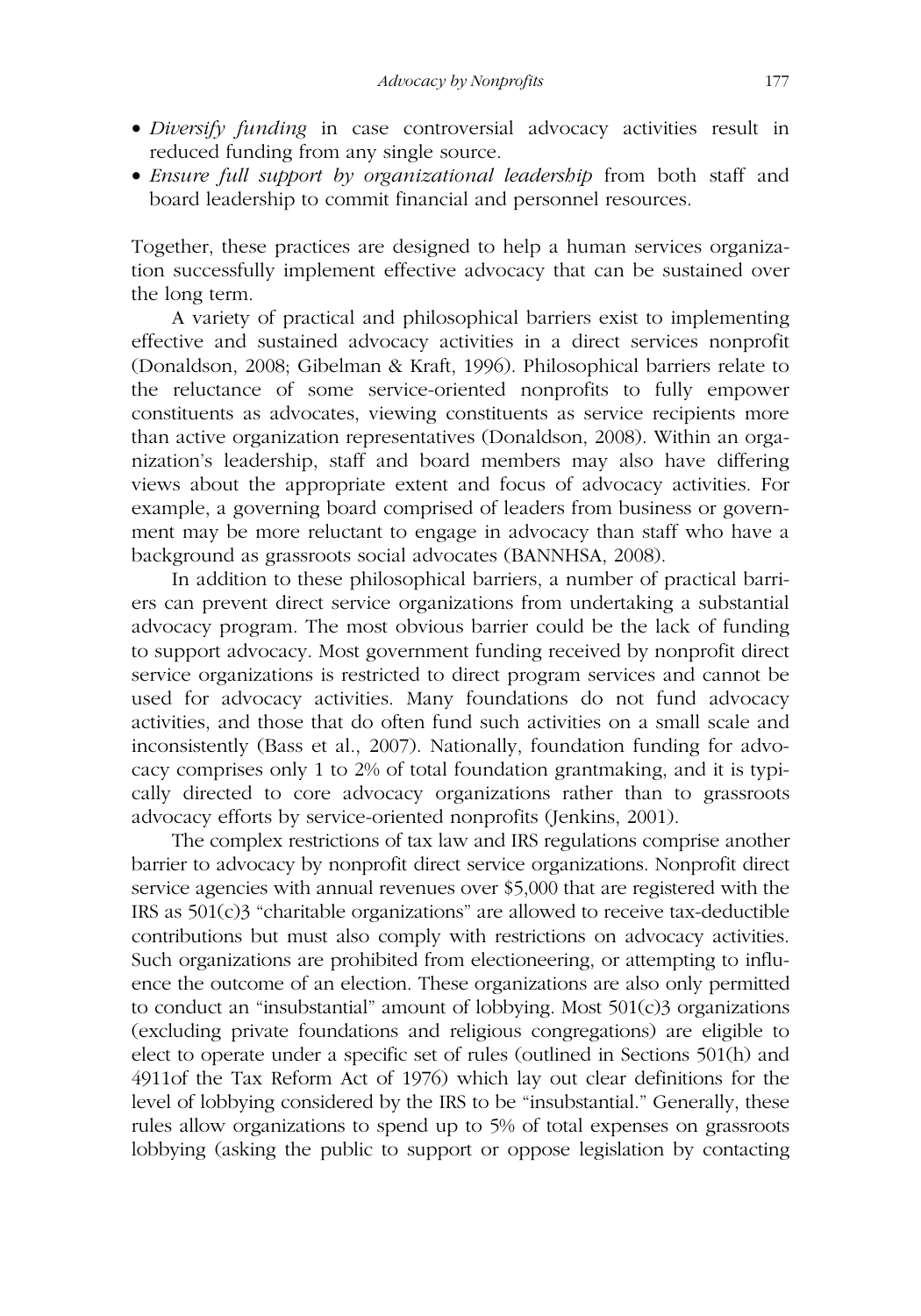their government officials) and up to 20% of total expenses on lobbying overall (both grassroots lobbying as well as direct communication with government officials about legislation). (Avner, 2002).

These rules limit the advocacy activities of  $501(c)3$  nonprofit service organizations in terms of grassroots and direct lobbying, but still clearly permit organizations to participate in lobbying up to the specified limits. Furthermore, beyond the lobbying and electioneering restricted by IRS rules, a variety of other advocacy activities are permitted without restrictions, such as "to call attention to overlooked public problems, to engage in grassroots lobbying to generate public interest in these problems, to communicate their concerns to elected officials, and to report to their members on efforts to generate governmental responses to these problems" (Salamon, 2002, pp.4-5). Unfortunately, many service-oriented nonprofits find the IRS rules confusing and are unsure about what types and what extent of advocacy activities are permitted and prohibited (Salamon, 2002; Chaves et al., 2004; Bass et al., 2007). Tracking lobbying expenditures separately can present an accounting challenge as well, particularly for small organizations. As a result, many nonprofit organizations avoid advocacy and lobbying activities out of fear that conducting such activities, or unintentionally failing to track them correctly, will jeopardize their tax-exempt status (Bass et al., 2007; Chaves et al., 2004).

Some direct service organizations also avoid advocacy activities out of fear of retribution from key organizational funders, particularly government funders. This pressure can be especially intense in the context of devolution, in which government funding is increasingly allocated at the local level, where nonprofit organizations have close personal contact with government officials who make funding decisions (Bass et al., 2007). However, government funding does not always serve as a deterrent to advocacy; in fact, a number of researchers have found no association between level of government funding and participation in advocacy activities, although those these studies were not limited to direct service organizations (Chaves et al., 2004; Salamon, 2002; Child & Gronberg, 2007).

A final practical barrier to implementing effective advocacy in nonprofit human service organizations can be limited advocacy skills among staff, board members and other volunteers, and constituents. Agencies that have traditionally focused exclusively on direct service provision may not have paid or unpaid personnel with the appropriate communication skills to carry out advocacy activities (Bass et al., 2007).

To address the practical barriers encountered by service-oriented nonprofits and thus encourage greater participation in advocacy, Bass et al. (2007) call for several remedies:

- Enhanced education about legal restrictions on advocacy by nonprofits;
- Simplification of rules about nonprofit public policy participation; and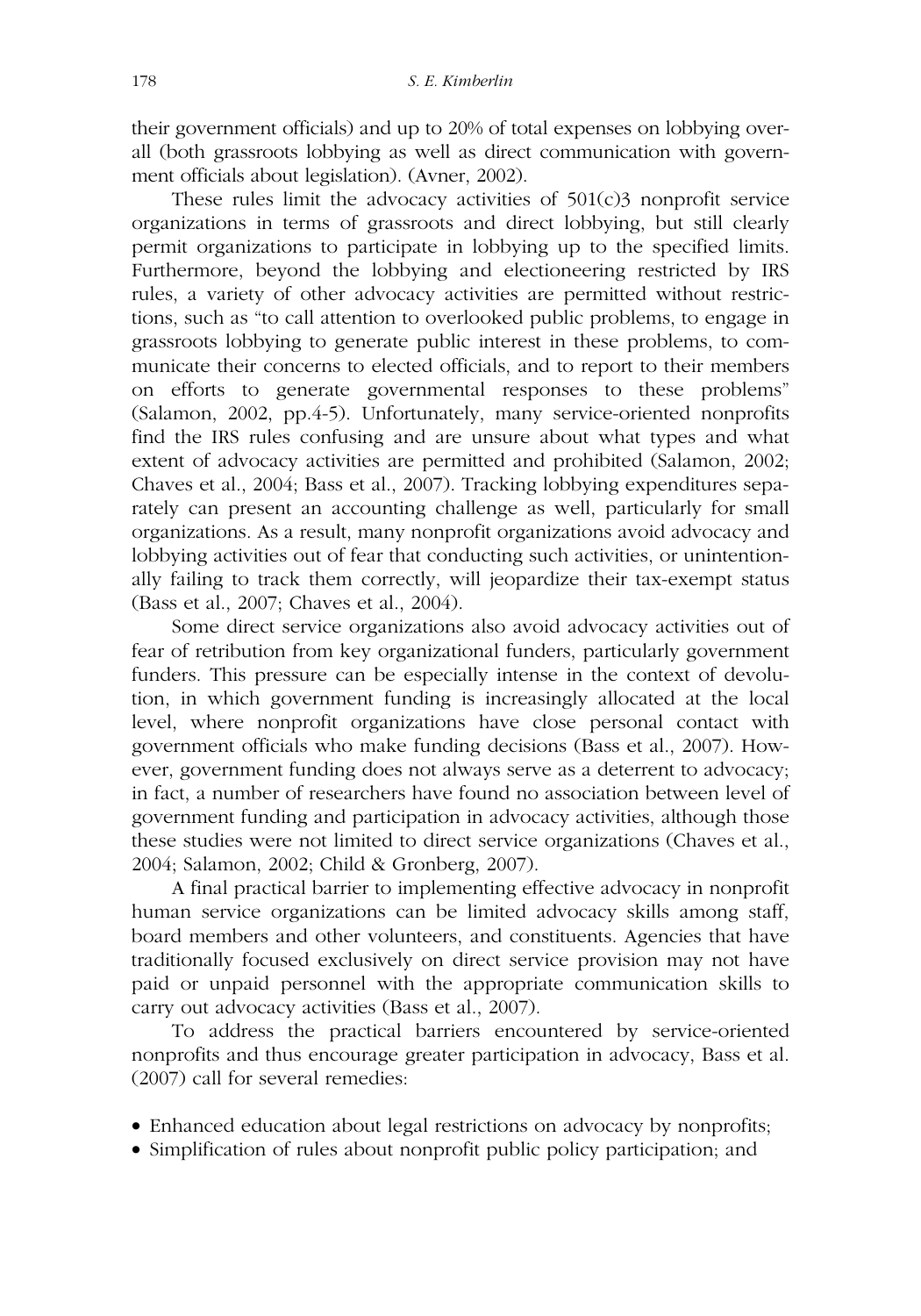• Capacity-building for nonprofit constituents, staff, and board members to improve the skills needed to conduct effective advocacy.

Increased foundation funding for advocacy activities, particularly for grassroots advocacy and activities by organizations other than large professional core advocacy agencies, would also promote increased participation in advocacy by direct service organizations (Jenkins, 2001). More encouragement of constituent participation in advocacy would foster more effective advocacy by empowering those who experience the direct impact of problematic policies.

Finally, to truly bolster advocacy among nonprofit direct service organizations, advocacy would need to be redefined as part of the standard practice and core responsibility of nonprofit direct service organizations. Nonprofit service organizations would need to come to believe that advocacy, including lobbying, is not only a permissible activity, but in fact is an expected activity for responsible and socially-engaged organizations (Bass et al., 2007).

### **CONCLUSION**

Advocacy in its many forms, whether outright lobbying or more indirect public education and agenda-setting, is an important activity for nonprofit organizations. Many view nonprofit organizations as playing a critical role in sustaining democracy through advocacy, and advocacy is also important to the organizational self-interest of publicly funded nonprofit organizations.

While some research has been conducted on this important topic, more is still needed. The scope of advocacy by nonprofit organizations is still not well-understood, due to limitations in the data available and methods used. Some organizational characteristics associated with participation in advocacy have been identified, but research in this area has been limited. In addition, while significant research has examined the practices and effectiveness of core advocacy nonprofit organizations, little research to date has specifically examined advocacy in direct service organizations. Given the important advocacy role that such organizations can play, and their low levels of current participation in advocacy, more research in this area could help identify best practices and practical strategies for facilitating advocacy efforts in organizations that conduct advocacy as a secondary rather than core organizational activity. Finally, advocacy by nonprofit organizations needs to be considered in the larger context of advocacy by all types of organizations, including especially advocacy by business and industry groups, which typically enjoy more financial resources and fewer restrictions on advocacy activities (McCarthy & Castelli, 2002; Boris & Krehely, 2002). Considering nonprofit advocacy within the full context of all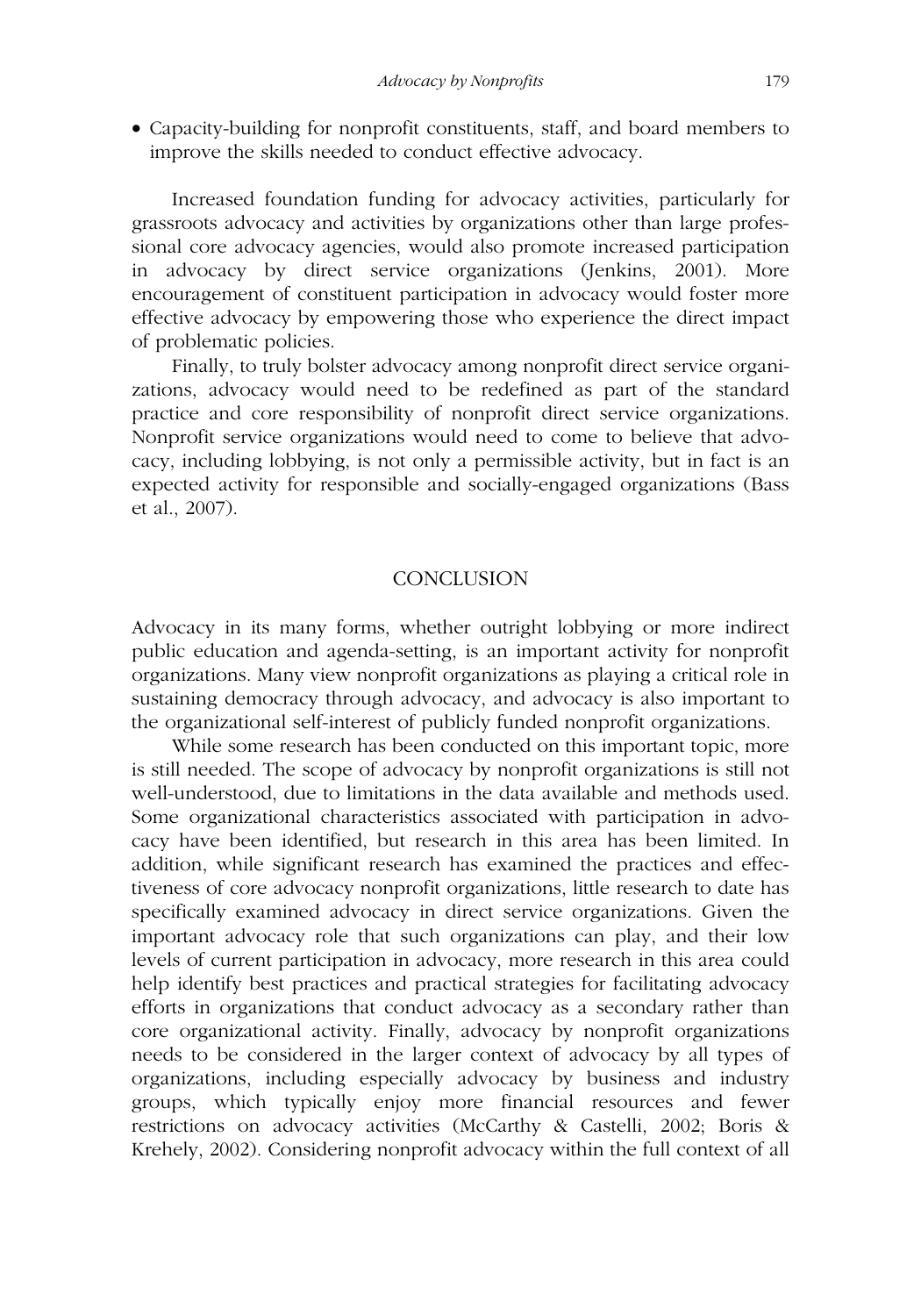organizations that strive to influence policies and public opinion is important for understanding the impact of nonprofit advocacy on both specific issues and the broad public agenda.

#### REFERENCES

- Andrews, K. & Edwards, B. (2004). Advocacy organizations in the U.S. political process. *Annual Review of Sociology*, 30, 479–506.
- Avner, M. (2002). *The lobbying and advocacy handbook for nonprofit organizations: Shaping public policy at the state and local level*. St. Paul, MN: Amherst H. Wilder Foundation.
- Bass, G., Arons, D., Guinane, K., & Carter, M. (2007). *Seen but not heard: Strengthening nonprofit advocacy*. Washington, DC: The Aspen Institute.
- Bay Area Network of Nonprofit Human Services Agencies (BANNHSA) (2008). Notes from meeting September 17, 2008, at Family Support Services of the Bay Area, Oakland, CA.
- Berry, J. (2001). Effective advocacy for nonprofits. In E. Reid & M. Montilla (Eds.), *Exploring organizations and advocacy: Strategies and finances*. Nonprofit Advocacy and the Policy Process: A Seminar Series, Volume 2, Issue 1. Retrieved from http://www.urban.org/UploadedPDF/org\_advocacy.pdf.
- Boris, E. & Krehely, J. (2002). Civic participation and advocacy. In L. Salamon (Ed.), *The state of nonprofit America*, (pp.299–330). Washington, DC: Brookings Institution Press.
- Boris, E. & Mosher-Williams, R. (1998). Nonprofit advocacy organizations: Assessing the definitions, classifications, and data. *Nonprofit and Voluntary Sector Quarterly*, *27*(4), 488–506.
- Bothwell, R. (2001). Philanthropic funding of social change and the diminution of progressive policymaking. In E. Reid & M. Montilla, M. (Eds.), *Exploring organizations and advocacy: Strategies and finances*. Nonprofit Advocacy and the Policy Process: A Seminar Series, Volume 2, Issue 1. Retrieved from http:// www.urban.org/UploadedPDF/org\_advocacy.pdf.
- Chaves, M., Stephens, L., & Galaskiewicz, J. (2004). Does government funding suppress nonprofits' political activity?*American Sociological Review*, *69*(2), 292–316.
- Cheever, K. & deLeon, P.. (2001). Fair housing advocacy groups: Litigation as a source of nonprofit funding. *Nonprofit and Voluntary Sector Quarterly*, *30*(2), 298–320.
- Child, C. & Gronberg. K.. (2007). Nonprofit advocacy organizations: Their characteristics and activities. *Social Science Quarterly*, *88*(1), 259–281.
- Donaldson, L. (2008). Developing a progressive advocacy program within a human services agency. *Administration in Social Work*, *32*(2), 25–47.
- Foley, M. & Edwards, B. (2001). How do members count? Membership, governance, and advocacy in the nonprofit world. In M. Montilla & E. Reid (Eds.), *Exploring organizations and advocacy: Governance and accountability*. Nonprofit Advocacy and the Policy Process: A Seminar Series, Volume 2, Issue 2. Retrieved from http://www.urban.org/UploadedPDF/410532\_advocacyII.pdf.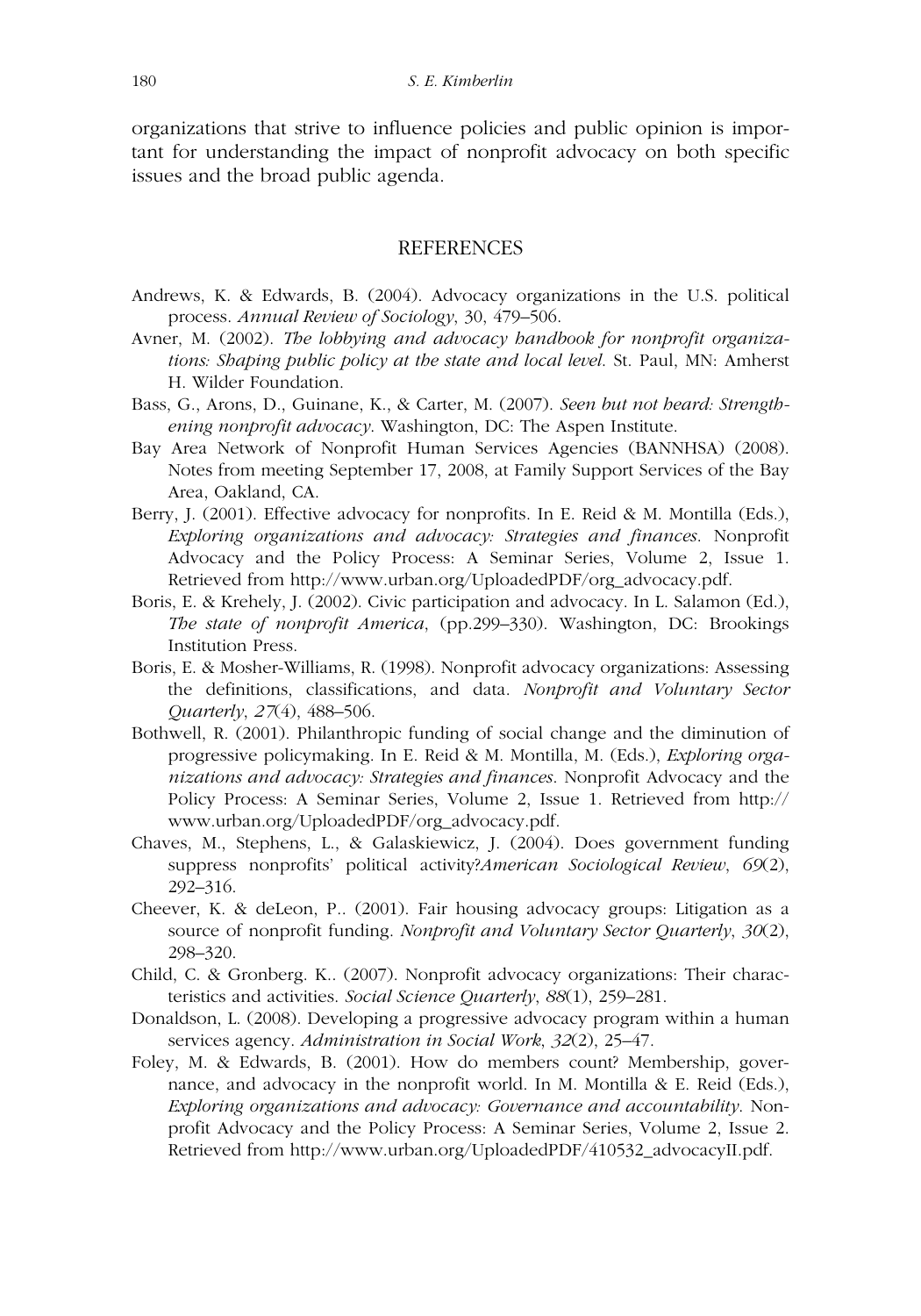- Gibelman, M. & Kraft, S. (1996). Advocacy as a core agency program: planning considerations for voluntary human service agencies. *Administration in Social Work*, *20*(4), 43–59.
- Gormley, W. & Cymrot, H. (2006). The strategic choices of child advocacy groups. *Nonprofit and Voluntary Sector Quarterly*, *35*(1), 102–122.
- Herrnson, P. (2000). Political parties, interest groups, and congressional elections. In E. Reid (Ed.), *Structuring the inquiry into advocacy*. Nonprofit Advocacy and the Policy Process: A Seminar Series, Volume 1. Retrieved from http:// www.urban.org/UploadedPDF/structuring.pdf#page=9.
- Hoefer, R. (2000). Human service interest groups in four states: Lessons for effective advocacy. *Journal of Community Practice*, *7*(4), 77–94.
- Imig, D. (1992). Resource mobilization and survival tactics of poverty advocacy groups. *Western Political Quarterly*, *45*(2), 501–520.
- Jenkins, J. (2001). Social movement philanthropy and the growth of nonprofit political advocacy: Scope, legitimacy, and impact. In E. Reid & M. Montilla (Eds.), *Exploring organizations and advocacy: Strategies and finances*. Nonprofit Advocacy and the Policy Process: A Seminar Series, Volume 2, Issue 1. Retrieved from http://www.urban.org/UploadedPDF/org\_advocacy.pdf.
- Jenkins, J. C. (1987). Nonprofit organizations and policy advocacy. In W. Powell (Ed.), *The nonprofit sector: A research handbook* (pp. 296–320). New Haven, CT: Yale University Press.
- Krehely, J. (2001). Assessing the current data on  $501(c)(3)$  advocacy: What IRS Form 990 can tell us. In E. Reid & M. Montilla (Eds.), *Exploring organizations and advocacy: strategies and finances*. Nonprofit Advocacy and the Policy Process: A Seminar Series, Volume 2, Issue 1. Retrieved from http://www.urban.org/ UploadedPDF/org\_advocacy.pdf.
- McCarthy, J. D. & Castelli, J. (2002). The necessity of studying organizational advocacy comparatively. In P. Flynn & V. Hodgkinsons (Eds.), *Measuring the impact of the nonprofit sector* (pp. 103–121). New York, NY: Kluwer Academic/Plenum Publishers.
- Rees, S. (1998). Effective Nonprofit Advocacy. Aspen Institute, Nonprofit Sector Research Fund Working Paper Series. Retrieved from http://www.nonprofitresearch.org/ usr\_doc/16986.pdf.
- Rees, S. (2001). Effective advocacy on limited resources. In E. Reid & Montilla, M. (Eds.), *Exploring organizations and advocacy: Strategies and finances*. Nonprofit Advocacy and the Policy Process: A Seminar Series, Volume 2, Issue 1. Retrieved from http://www.urban.org/UploadedPDF/org\_advocacy.pdf.
- Reid, E. (2000). Understanding the word "advocacy": Context and use. In E. Reid (Ed.), *Structuring the Inquiry into Advocacy*. Nonprofit Advocacy and the Policy Process: A Seminar Series, Volume 1. Retrieved from http://www.urban. org/UploadedPDF/structuring.pdf#page=9.
- Reid, E. (2006). Nonprofit advocacy and political participation. In E. T. Boris & C. E. Steuerle (Eds.), *Nonprofits and government: Collaboration and conflict* (pp.343–371). Washington, DC: Urban Institute Press.
- Saidel, J. (2001). Nonprofit organizations, political engagement, and public policy. In M. Montilla & E. Reid (Eds.), *Exploring organizations and advocacy: Governance and accountability*. Nonprofit Advocacy and the Policy Process: A Seminar Series,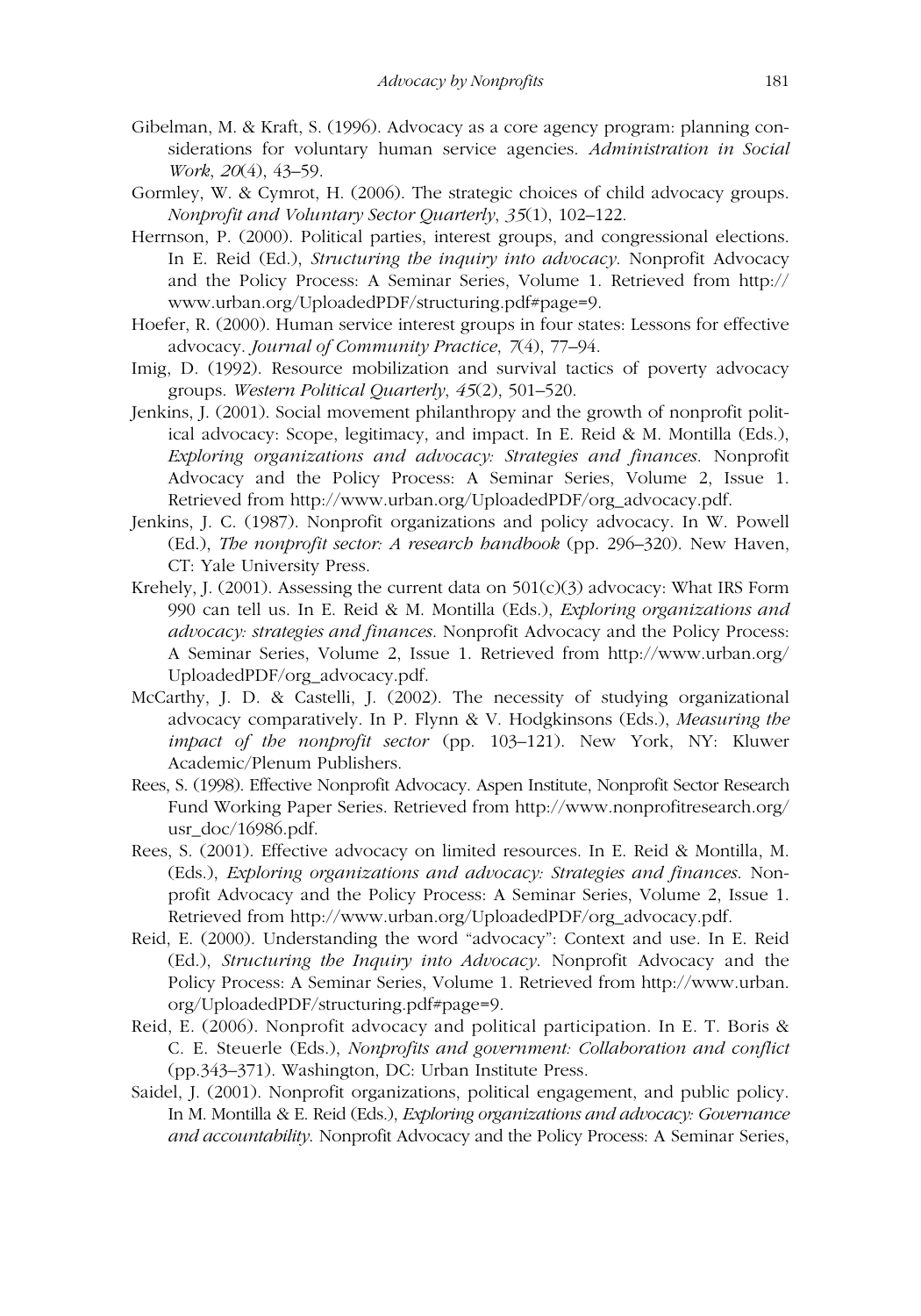Volume 2, Issue 2. Retrieved from http://www.urban.org/UploadedPDF/410532\_ advocacyII.pdf.

- Salamon, L. (2002). Explaining nonprofit advocacy: An exploratory analysis. Johns Hopkins University, Institute for Policy Studies, Center for Civil Society Studies Working Paper No. 21. Retrieved from http://www.jhu.edu/~ccss/publications/ ccsswork/workingpaper21.pdf.
- Scott, W., Deschenes, S., Hopkins, K., Newman, A., & McLaughlin, M. (2006). Advocacy organizations and the field of youth services: Ongoing efforts to restructure a field. *Nonprofit and Voluntary Sector Quarterly*, *35*(4), 691–714.
- Tushnet, M. (2003). How the Constitution shapes civil society's contribution to policymaking. In E. Reid (Ed.), *In the states, across the nation, and beyond: Democratic and constitutional perspectives on nonprofit advocacy*. Nonprofit Advocacy and the Policy Process: A Seminar Series, Volume 3. Retrieved from http://www.urban.org/UploadedPDF/310987\_nonprofitadvocacy\_vol3.pdf.